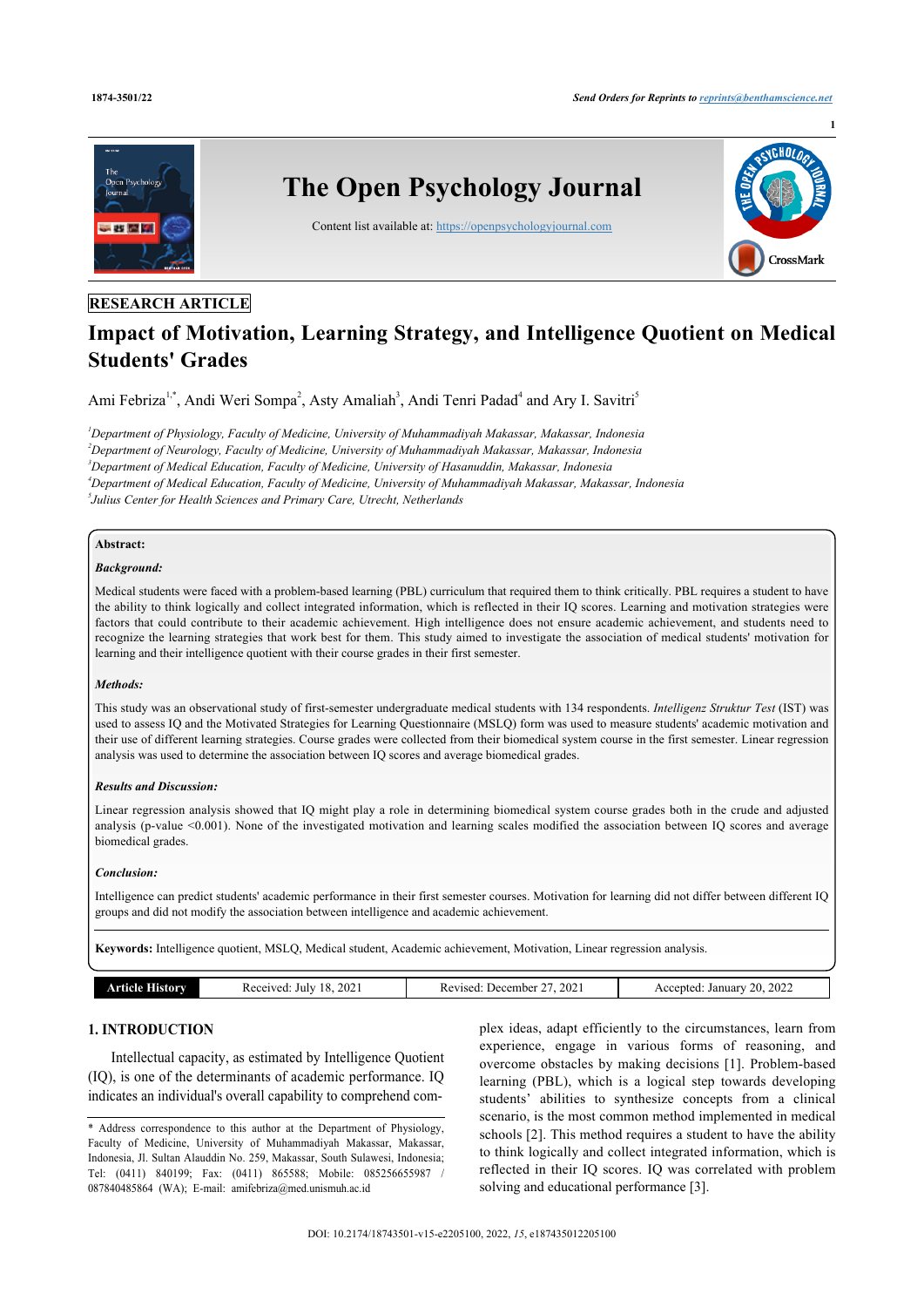#### **2** *The Open Psychology Journal, 2022, Volume 15 Febriza et al.*

Another factor that can contribute to academic achievement is the learning and motivation strategies. High intelligence does not ensure academic achievement, and students need to recognize learning strategies that work best for them [[4\]](#page-5-3). Since there is much information to be learned, as a medical student, efficient learning strategies are important [\[5](#page-5-4)]. Students who have high motivation in their academic education should have an excellent opportunity to have a better academic performance. They could obtain higher scores, show more effort, and be better at planning their performance and time management[[6\]](#page-5-5). Furthermore, there is a body of evidence suggesting that motivations affect various aspects of cognitive function, from rudimentary cognition[[7\]](#page-5-6) to more complex attention [\[8\]](#page-5-7), learning [\[9\]](#page-5-8), memory, and control [[9](#page-5-8)].

A previous study provides direct evidence that motivation plays a role in students' success and academic achievement [ [10](#page-5-9) ]. Another study also found that attitude, motivation, and intelligence quotient were predictors of academic achievement in mathematics [\[11](#page-5-10)]. Good academic achievement is of high value to educators, hence the requirement to determine the major components which contribute to academic performance among students. This study aimed to investigate the association of medical students' motivation for learning and their intelligence quotient with their course grades in their first semester.

### **2. METHODS**

#### **2.1. Subjects**

This study was observational on first-semester undergraduate students from the Faculty of Medicine, University of Muhammadiyah Makassar, Indonesia. This study was conducted from September 2019 to February 2020. A total of 134 students participated in this study. The criteria for the subjects in this research were students enrolled in Biomedical System I, Biomedical System II, and Biomedical System III courses. Biomedical system courses consist of human anatomy, histology, biochemistry, and physiology. Average Biomedical Grades were calculated as the mean of Biomedical I, Biomedical II, and Biomedical III grades. Exclusion criteria were students with minimum course participation of less than 80%.

### **2.2. Instrumentation**

In this study, two main instruments were used: Intelligenz Struktur Test (IST) to assess students' IQ and the Motivated Strategies for Learning Questionnaire (MSLQ) form to measure students' academic motivation and their use of different learning strategies. IST forms were filled out during the admission process at the beginning of the semester, while the students filled out the MSLQ forms throughout the semester. Data about parents' income were collected by the academic office of the faculty using a self-reported questionnaire. These questionnaires were filled out during the admission process when students were first admitted into the university. Data about students' body weight, height, blood pressure, and heart rate were collected by the faculty clinic during the admission process. All other information, such as students' demographic characteristics and course grades, was

collected from the faculty academic office.

## *2.2.1. Motivated Strategies for Learning Questionnaire (MSLQ)*

Student's motivation and learning strategies were assessed using the Motivated Strategies for Learning Questionnaire (MSLQ). This questionnaire consists of 81 items. MSLQ questionnaire is a self-reported questionnaire and was developed for evaluating undergraduate student's motivation and their self-regulated learning towards a particular course [[12](#page-5-11), [13\]](#page-5-12). The questionnaire was designed on a 7-point Likert scale format, starting from "very untrue of me" to "very true of me." There are two sections in MSLQ: a motivation section and a learning strategies section. The motivation section included 31 items in 6 subscales for assessing students' goals, values, and beliefs toward a specified course, thoughts about their ability to achieve a category, and test anxiety. The six subscales of the motivation section encompass intrinsic goal orientation, extrinsic goal orientation, task value, control of learning beliefs, self-efficacy for learning and performance, and test anxiety. The training strategies section includes 31 items in 9 subscales for assessing students' use of cognitivemetacognitive strategies and resource management strategies. The nine subscales of the learning strategies section assess rehearsal, elaboration, organization, critical thinking, metacognitive self-regulation, time and study environment management, effort regulation, help-seeking, and peer learning. Also, the training strategies section includes 19 items concerning student management of various resources [\[13](#page-5-12), [14](#page-5-13)]. Scale is constructed by taking the mean of the items that make up the scale. For example, extrinsic goal orientation has four items. So, student individual scores for extrinsic goal orientation would be computed by summing the four items and taking the average [\[15](#page-5-14)]. Higher scores on motivation scales and learning strategies indicate that students can regulate their cognition, affect, and motivation during their study [\[16](#page-5-15)].

This instrument has been tested for reliability in various studies. When it was first developed, this instrument's reliability was very strong; it had a Cronbach's alpha value on each subscale ranging from 0.52 to 0.93 and had a moderate significant subscale correlation [[15\]](#page-5-14). In another study involving 411 students, the reliability of each subscale ranged from 0.745 to 0.788 [[17\]](#page-5-16). Furthermore, in a study with 1,114 respondents, the correlation between item scores and total scores that had been corrected ranged from  $0.58$  to  $0.15$  (p-value  $\leq 0.01$ ) on the motivation subscale aspect and  $0.68$  to  $0.19$  (p-value  $\leq 0.01$ ) on the sub-scale part learning strategy scale [[18\]](#page-5-17).

### *2.2.2. Intelligent Quotient (IQ) Test*

We measured the level of intelligence in this study using the IST. The IST consists of 176 questions, which are divided into nine subtests. The scoring process in the IST is to give a score of 1 for the correct answer and a score of 0 for the wrong answer on each sub-test. The scores obtained are grouped into three categories based on the tertiles; high IQ group (IQ score  $> 96$ ), average IQ group (IQ score  $90 - 96$ ), and low IQ group  $(IO score < 90)$ .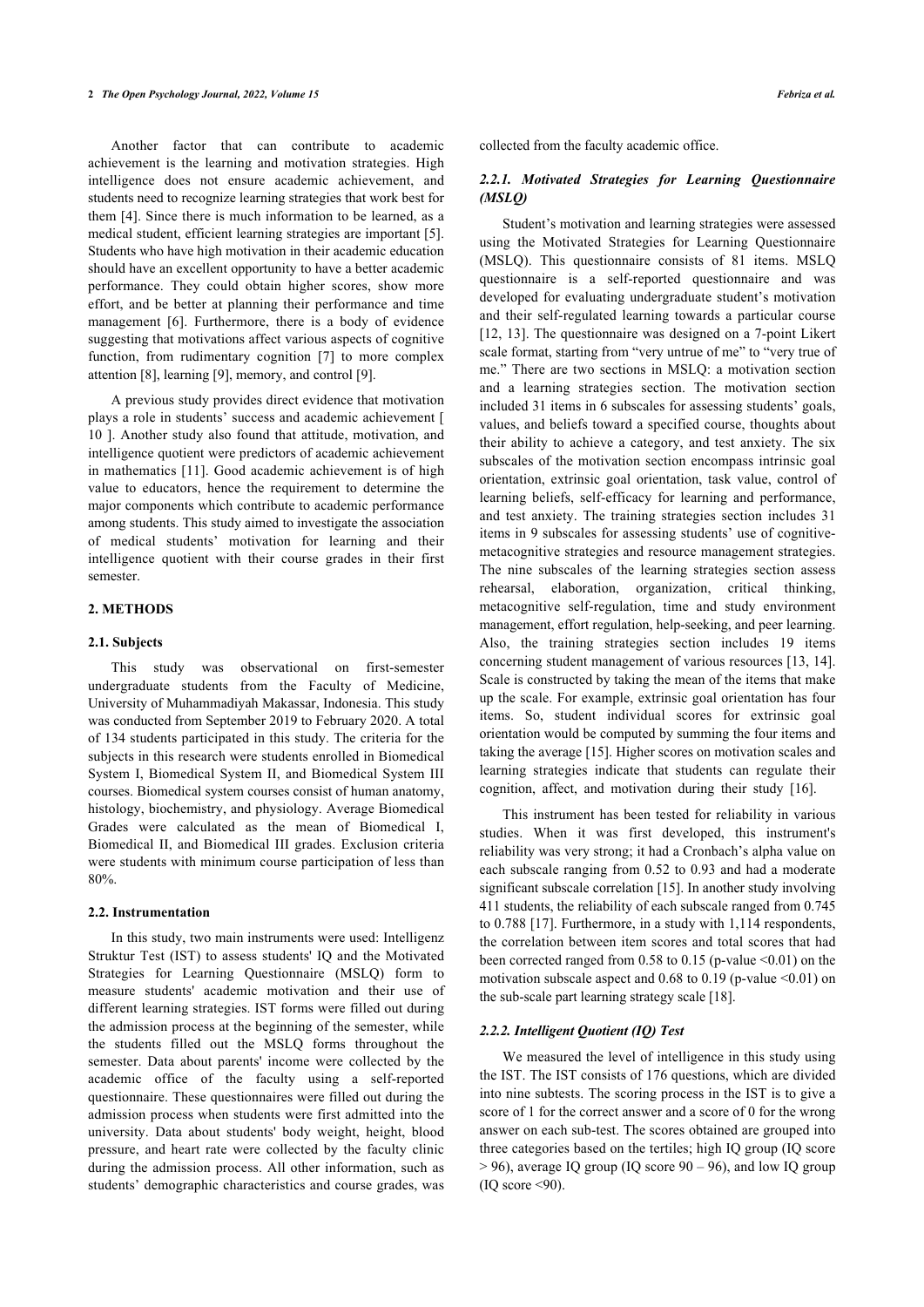### **2.3. Data Analysis**

First, baseline data will be tabulated by students' IQ level groups. Normally distributed data (such as Biomedical System I, II, and III course grades, blood pressure, heart rate, body mass index [BMI], body height, and body weight) were presented as the mean and standard deviation. Categorical data, such as gender and parents' income, were presented in numbers and percentages. Chi-square test was used to test the difference in the proportion of gender and parents' income between different IQ groups. One-way ANOVA test was used to determine whether there were any statistical differences in Biomedical System courses grades, blood pressure, heart rate, BMI, and body height and weight between different IO groups. Kruskal-Wallis H test was used to test if there were differences in motivation and learning strategies scales between different IQ groups. All statistical tests were considered as significant if the p-value <0.05. Linear regression analysis was used to determine the association between IQ scores and average biomedical system grades. Finally, a subgroup analysis was done to investigate if certain motivation and learning scales/subscales modify the association between IQ scores and average biomedical system grades. The data obtained was processed using SPSS 23 (IBM Corporation, New York, USA) for Macbook.

### **3. RESULTS**

The study included 134 students. Respondents were classified into three groups: high IQ group (n=42), average IQ group ( $n=47$ ), and low IO group <90 ( $n=45$ ). Participants in different IQ groups were not different in terms of gender, parents' income, blood pressure, heart rate, BMI, body height, and body weight. Data on the characteristics of the respondents can be seen in Table **[1](#page-2-0)**.

Biomedical System I course grades were higher in the high IQ group rather than in other groups, although not statistically significant. Meanwhile, for Biomedical System II and III, the average IQ group had higher grades than the other two groups (p-value < 0.05) (Table **[2](#page-3-0)**). On the other hand, motivation and learning strategies scales and sub-scales were not statistically

different between different IQ groups (Table **[3](#page-3-1)**).

The result of linear regression analysis showed that IQ might play a role in determining Biomedical course grades both in the crude and adjusted analysis. A one point increase in IQ score was associated with a  $0.48$  (95% CI  $0.20 - 0.75$ , p <0.001) higher mean Biomedical course grades after adjustment for gender, parents' income, BMI, and blood pressure (Table**4**).

In the subgroup analysis, none of the investigated motivation and learning scales modified the association between IQ scores and average biomedical grades (Table **[5](#page-3-3)**).

### **4. DISCUSSION**

The present study showed that higher IQ scores were independently associated with higher average biomedical grades during the first semester. Motivation and learning scales/subscales did not modify the association. This study has limitations because it did not assess other factors contributing to the relationship, such as parental guidance, learning support facilities, health, socio-economic status, emotional intelligence, and spiritual intelligence. Nevertheless, it was the first study to investigate motivation and learning strategies among IQ groups in medical students in relation to their academic achievement in the first semester.

Based on the results on gender characteristics, it was found that both genders have no difference in the IQ category (Table **[1](#page-2-0)**). Several studies have also shown the equivalence of IQ scores between males and females [\[19](#page-5-18), [20](#page-5-19)]. These findings are also consistent with the metanalysis of the general population that showed no sex difference in IQ[[21](#page-5-20)]. Although anatomically, the male brain is 8-10% larger and the female brain has a thick corpus callosum, some researchers concluded that these structural differences would lead to comparable intellectual performance overall. IQ scores have a positive relationship with the density of gray matter in the cerebral cortex, limbic system, and cerebellum. Physiologically, these regions play an essential role in verbal function: executive function, error detection, and memory (especially working memory) [\[22](#page-5-21)].

| <b>Variables</b>                                          | Total $(n = 134)$                                                      | High IO score $(n = 42)$ | <b>Average IQ score</b><br>$(n = 47)$ | Low IO score<br>$(n = 45)$        | P-value            |  |
|-----------------------------------------------------------|------------------------------------------------------------------------|--------------------------|---------------------------------------|-----------------------------------|--------------------|--|
| Gender<br>$\cdot$ Male<br>• Female                        | 25(18.7%)<br>$10(22.2\%)$<br>$109(81.3\%)$<br>$35(77.8\%)$             |                          | $7(14.9\%)$<br>40 $(85.1\%)$          | $8(19.0\%)$<br>$34(81.0\%)$       | $0.66**$           |  |
| Parents' income/month<br>• Low income<br>• High income    | 70 (52.2%)<br>64 (47.8%)                                               |                          | 29(61.7%)<br>$18(38.3\%)$             | $20(47.6\%)$<br>$22(52.4\%)$      | $0.27**$           |  |
| <b>Blood Pressure (mmHg)</b><br>• Systolic<br>• Diastolic | $107.9 \pm 8.3$<br>$108.1 \pm 8.3$<br>$73.9 \pm 6.3$<br>$72.8 \pm 5.5$ |                          | $106.3 \pm 7.6$<br>$73.6 \pm 6.0$     | $109.3 \pm 8.8$<br>$75.3 \pm 7.2$ | $0.23*$<br>$0.17*$ |  |
| Heart Rate<br>$79.1 \pm 4.7$                              |                                                                        | $79.0 \pm 5.0$           | $79.6 \pm 4.8$                        | $78.3 \pm 4.2$                    | $0.26*$            |  |
| <b>Body Mass Index</b>                                    | $21.1\pm4.2$                                                           | $21.1\pm4.3$             | $20.8 \pm 3.5$                        | $21.3\pm4.8$                      | $0.83*$            |  |
| Height (Kg)                                               | $157.5 \pm 7.1$                                                        | $157.9 \pm 7.1$          | $156.7 \pm 7.2$                       | $158.0 \pm 7.0$                   | $0.60*$            |  |
| Weight (m)                                                | $52.4 \pm 11.4$                                                        | $52.8 \pm 12.0$          | $51.2 \pm 10.0$                       | $53.2 \pm 12.3$                   | $0.69*$            |  |

### <span id="page-2-0"></span>**Table 1. Descriptive statistics of respondent's characteristics.**

\*Data expressed as mean ± SD and p-value with One-Way ANOVA test

\*\* Data expressed as frequency (percentages) and p-value with Chi-square test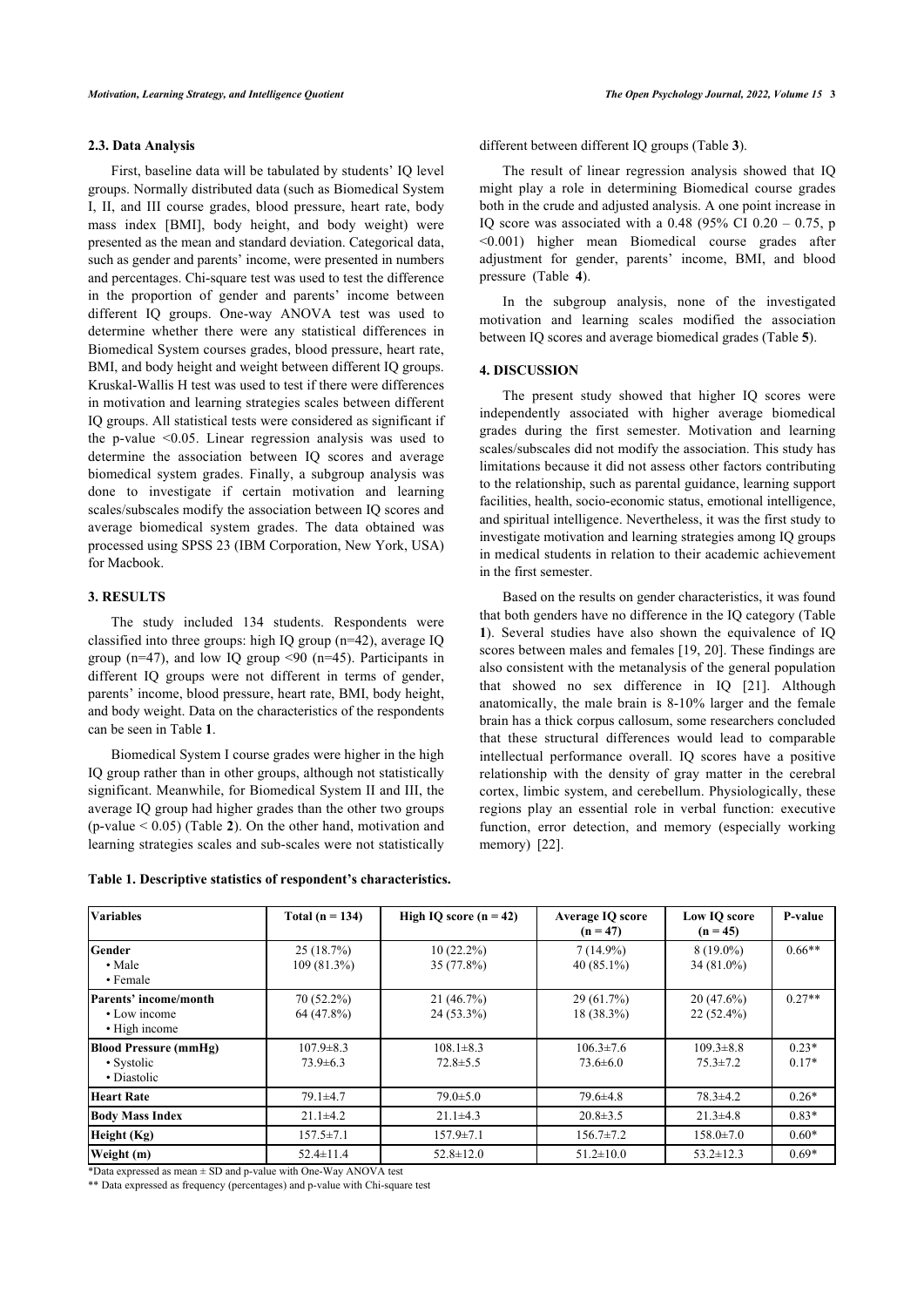# <span id="page-3-0"></span>**Table 2. Biomedical course grades between IQ Groups.**

| <b>Variables</b>                                                       | Total $(n = 134)$                                | High IQ score $(n = 42)$                              | <b>Average IQ score</b><br>$(n = 47)$                 | Low IO score<br>$(n = 45)$                            | P-value                              |
|------------------------------------------------------------------------|--------------------------------------------------|-------------------------------------------------------|-------------------------------------------------------|-------------------------------------------------------|--------------------------------------|
| Course Grades<br>• Biomedical I<br>• Biomedical II<br>• Biomedical III | $62.2 \pm 19.6$<br>$66.6 \pm 17.5558.8 \pm 18.7$ | $66.9 \pm 17.0$<br>$70.2 \pm 16.6$<br>$62.8 \pm 17.4$ | $63.5 \pm 22.5$<br>$72.8 \pm 11.2$<br>$65.6 \pm 10.4$ | $56.5 \pm 17.6$<br>$56.7 \pm 19.5$<br>$48.0 \pm 21.9$ | $0.04*$<br>$\leq 0.01*$<br>$< 0.01*$ |

\*Data expressed as mean ± SD and p-value with One-Way ANOVA test

# <span id="page-3-1"></span>**Table 3. Descriptive Statistics of motivated strategies for learning questionnaire (MSLQ).**

| <b>Scales</b>                        | Sub-scales                                 | High IQ score $(n = 42)$ Average IQ score Low IQ score P-value |                 |                 |      |
|--------------------------------------|--------------------------------------------|----------------------------------------------------------------|-----------------|-----------------|------|
|                                      |                                            |                                                                | $(n = 47)$      | $(n = 45)$      |      |
| <b>Motivation Scales</b>             | Intrinsic goal orientation                 | $6.05 \pm 0.82$                                                | $5.73 \pm 0.85$ | $5.85 \pm 0.82$ | 0.93 |
|                                      | Extrinsic goal orientation                 | $6.42 \pm 1.04$                                                | $6.13 \pm 1.03$ | $6.40 \pm 0.64$ | 0.64 |
|                                      | Task value                                 | $6.34 \pm 0.94$                                                | $6.16 \pm 0.84$ | $6.35 \pm 0.49$ | 0.21 |
|                                      | Control of learning beliefs                | $6.06 \pm 0.88$                                                | $6.01 \pm 0.82$ | $6.11 \pm 0.78$ | 0.74 |
|                                      | Self-efficacy for learning and performance | $6.14 \pm 0.97$                                                | $5.85 \pm 0.94$ | $5.99 \pm 0.70$ | 0.90 |
|                                      | Test anxiety                               | $3.91 \pm 1.24$                                                | $4.29 \pm 1.29$ | $4.12 \pm 1.12$ | 0.33 |
| Learning<br><b>Strategies Scales</b> | Rehearsal                                  | $6.00 \pm 0.62$                                                | $5.66 \pm 0.93$ | $5.67 \pm 1.16$ | 0.33 |
|                                      | Elaboration                                | $5.80 \pm 0.85$                                                | $5.52 \pm 1.13$ | $5.59 \pm 1.26$ | 0.67 |
|                                      | Organization                               | $5.72 \pm 0.95$                                                | $5.29 \pm 1.27$ | $5.46 \pm 1.28$ | 0.38 |
|                                      | Critical thinking                          | $5.71 \pm 0.73$                                                | $5.40 \pm 0.90$ | $5.50 \pm 1.21$ | 0.24 |
|                                      | Metacognitive self-regulation              | $5.47 \pm 0.61$                                                | $5.29 \pm 0.86$ | $5.38 \pm 1.06$ | 0.65 |
|                                      | Time and study environment                 | $5.26 \pm 0.52$                                                | $5.04 \pm 0.70$ | $4.95 \pm 1.03$ | 0.22 |
|                                      | Effort regulation                          | $4.79 \pm 1.02$                                                | $4.94 \pm 0.85$ | $4.77 \pm 1.01$ | 0.86 |
|                                      | Help seeking                               | $5.21 \pm 0.59$                                                | $5.26 \pm 0.93$ | $5.11 \pm 1.09$ | 0.84 |
|                                      | Peer learning                              | $5.88 \pm 0.82$                                                | $5.68 \pm 0.91$ | $5.85 \pm 1.08$ | 0.30 |

\*Data expressed as mean ± SD and p-value with Kruskal-Wallis H Test

# <span id="page-3-2"></span>**Table 4. Association between students' IQ scores and their average Biomedical grades in first semester.**

|                  |              | <b>Average Biomedical Grades</b> |         |  |  |  |  |  |
|------------------|--------------|----------------------------------|---------|--|--|--|--|--|
|                  |              | Coefficients (95% CI)            | P-value |  |  |  |  |  |
| <b>IQ</b> Scores | <b>Trude</b> | $0.44(-5.07-46.25)$              | < 0.001 |  |  |  |  |  |
|                  | Adjusted*    | $0.48(0.20-0.75)$                | < 0.001 |  |  |  |  |  |

\*Regression models adjusted for gender, parents' income, BMI and blood pressure

# <span id="page-3-3"></span>**Table 5. Subgroup analysis on the association between motivation and learning scales scores and Average Biomedical grades across different IQ groups.**

| Sub-scales                                    | <b>Average Biomedical Grades</b> |                 |      |                             |                         |      |                             |                 |         |  |
|-----------------------------------------------|----------------------------------|-----------------|------|-----------------------------|-------------------------|------|-----------------------------|-----------------|---------|--|
|                                               | <b>High IO score</b>             |                 |      |                             | <b>Average IO score</b> |      |                             | Low IO score    |         |  |
|                                               | <b>Coefficients</b>              | 95% CI          |      | <b>P-value Coefficients</b> | 95% CI                  |      | <b>P-value Coefficients</b> | 95% CI          | P-value |  |
| Intrinsic goal orientation                    | $-7.29$                          | $-22.56; 7.96$  | 0.33 | $-1.87$                     | $-9.47; 5.71$           | 0.61 | 2.28                        | $-6.05; 10.61$  | 0.58    |  |
| Extrinsic goal orientation                    | $-1.86$                          | $-14.49; 10.76$ | 0.76 | $-4.84$                     | $-12.78; 3.10$          | 0.22 | $-2.83$                     | $-14.84; 9.17$  | 0.63    |  |
| Task value                                    | 7.99                             | $-9.49; 25.48$  | 0.35 | $-1.35$                     | $-10.22; 7.51$          | 0.75 | $-1.44$                     | $-17.39; 14.49$ | 0.85    |  |
| Control of learning beliefs                   | 3.69                             | $-5.76; 13.16$  | 0.42 | $-2.20$                     | $-10.79; 6.39$          | 0.60 | 5.52                        | $-2.85; 13.90$  | 0.18    |  |
| Self-efficacy for learning<br>and performance | $-5.59$                          | $-23.56; 12.38$ | 0.52 | 8.24                        | $-3.00; 19.49$          | 0.14 | 7.49                        | $-5.48; 20.46$  | 0.24    |  |
| Test anxiety                                  | $-1.20$                          | $-7.97; 5.56$   | 0.71 | 2.95                        | $-0.48; 6.38$           | 0.09 | 5.02                        | $-0.16; 10.21$  | 0.05    |  |
| Rehearsal                                     | $-13.18$                         | $-28.72; 2.34$  | 0.09 | 7.49                        | $-0.89; 15.89$          | 0.07 | 11.10                       | $-1.19; 23.40$  | 0.07    |  |
| Elaboration                                   | 4.58                             | $-12.16; 21.33$ | 0.57 | 0.19                        | $-12.53; 12.92$         | 0.97 | $-11.37$                    | $-31.52; 8.76$  | 0.25    |  |
| Organization                                  | 7.29                             | $-3.23; 17.82$  | 0.16 | 5.03                        | $-3.91; 13.99$          | 0.26 | 12.22                       | $-3.21; 27.65$  | 0.11    |  |
| Critical thinking                             | 0.21                             | $-13.78; 14.22$ | 0.97 | $-3.32$                     | $-15.64; 8.98$          | 0.58 | $-2.23$                     | $-15.59; 11.12$ | 0.73    |  |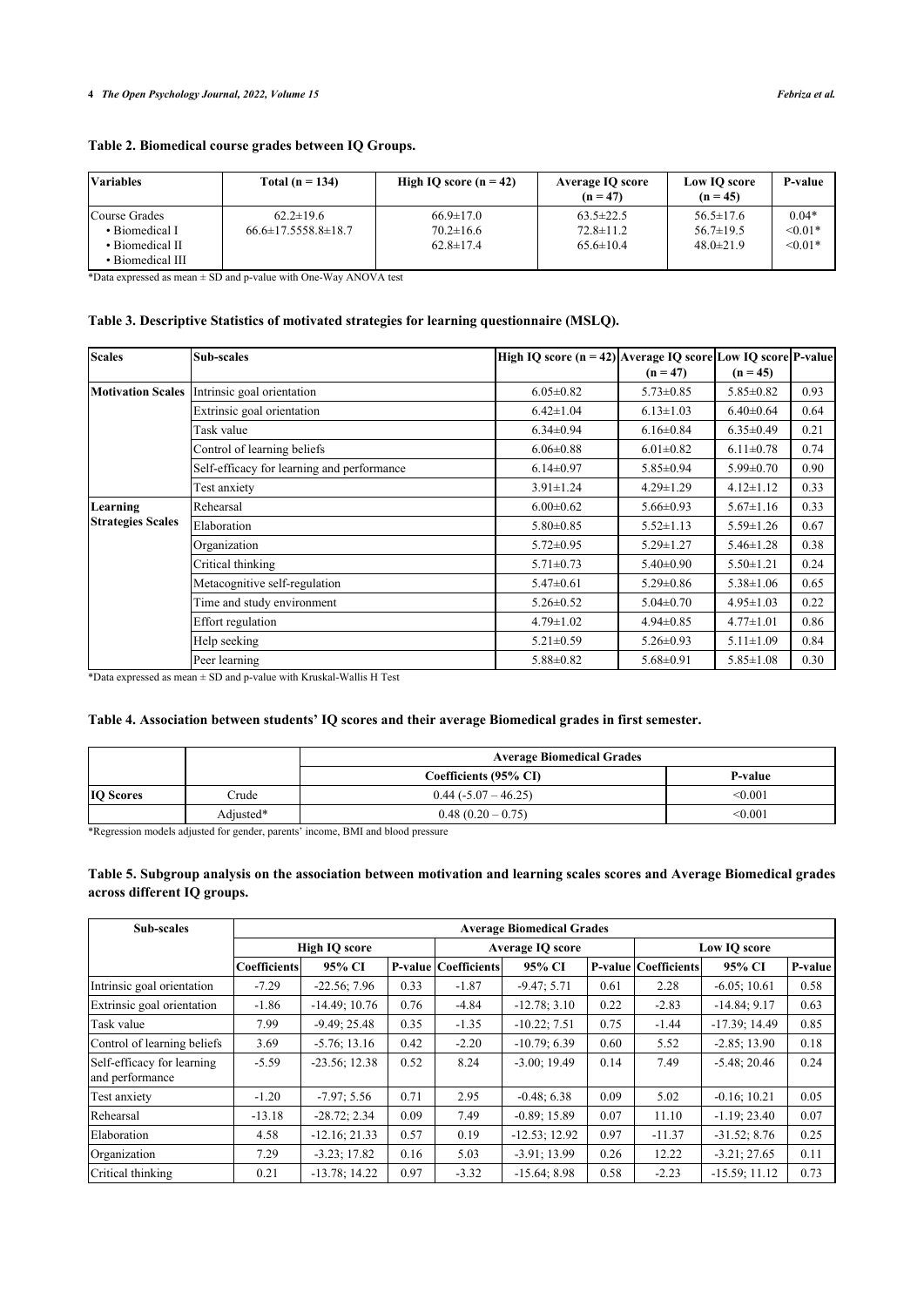*(Table 5) contd.....*

| Metacognitive self-<br>regulation | $-14.98$ | $-34.88; 4.92$  | 0.13 | $-6.94$ | $-16.96; 3.07$ | 0.16 | 0.70     | $-18.97; 20.38$ | 0.94 |
|-----------------------------------|----------|-----------------|------|---------|----------------|------|----------|-----------------|------|
| Time and study<br>environment     | 4.82     | $-11.55; 21.20$ | 0.55 | $-4.49$ | $-12.25:3.26$  | 0.24 | 5.68     | $-4.10; 15.46$  | 0.24 |
| <b>Effort</b> regulation          | $-0.09$  | $-10.46:10.27$  | 0.98 | $-2.64$ | $-9.26:3.97$   | 0.42 | $-1.71$  | $-9.94:6.50$    | 0.67 |
| Help seeking                      | 8.70     | $-8.43:25.85$   | 0.30 | $-1.71$ | $-8.35:4.93$   | 0.60 | $-12.59$ | $-25.37; 0.19$  | 0.05 |
| Peer learning                     | 0.64     | $-6.57; 7.86$   | 0.85 | 5.65    | $-1.35:12.66$  | 0.11 | 2.30     | $-8.81:13.43$   | 0.67 |

This study reported no difference in IQ levels between low- and high-income families (Table**1**). These results contradict those reported by previous studies that low economic status has an impact on IQ and academic performance. Students who come from families with low economic status generally experience conditions of poor nutritional fulfilment and low parental education and, in the end, have low cognitive abilities[[23](#page-5-22), [24](#page-5-23)]. Nutritional status described by BMI did not make a difference to IQ levels (Table **[1](#page-2-0)**). BMI was computed as weight in kilograms divided by the square of height in meters. The relationship between BMI and IQ is complicated, and it cannot be explained by one factor alone. Several studies reported a significant correlation between BMI and IQ in children after adjusting for type of delivery, kind of baby food or complementary feeding, residence location, family income, and parental education [[25](#page-5-24), [26\]](#page-6-0).

Significant results were obtained from the correlation between IQ level and biomedical scores of students (Table **[2](#page-3-0)**). IQ has traditionally been thought of as a predictor of educational performance. The relationship between IQ scores and academic achievement is due to differences in receiving lessons [\[27](#page-6-1)]. Students with a higher IQ score are more likely to achieve lessons taught in classes than other students who have lower IQ scores. IQ also has a vital function in decision making that has an important role when the subject answers exam questions [\[27](#page-6-1), [28](#page-6-2)]. Individuals with higher IQ scores were able to respond more appropriately to a question. Research shows that IQ value plays a role in determining the subjects' accuracy in responding to a questionnaire [[29\]](#page-6-3). Another study shows that intelligence is the best predictor of GPA, where it is found that the value of intelligence has a moderate to strong correlation with GPA [\[30](#page-6-4)]. Students with a high IQ will have good abilities in analyzing, imagining, and making judgments logically and accurately, thus indirectly improving their achievement [\[31](#page-6-5)].

In addition to intelligence, student success in learning is also influenced by psychological factors. Learning motivation was thought of as the most important psychological aspect that provides direction for learning activities carried out by students so that the desired goals can be achieved. Another study concluded that motivation can act as a factor that impacts intelligence [\[32\]](#page-6-6). Students who have a high motivation would demonstrate more effort, better information organization, better time management, and show better performance[[6](#page-5-5)]. Our findings, however, showed that there are no differences in motivation scale between different IQ groups (Table **[3](#page-3-1)**). The same result was reported in another study, which showed that motivation was not related to intelligence[[33\]](#page-6-2). In another study, motivation does not come from a steady and adaptive individual. At this point, the relation of the motivation test will

disintegrate with IQ results. However, conditions that are called "nonintellective" traits, such as competitiveness and a tendency to try harder, in people with low intelligence, can be a strong motivation that will increase their IQ results [[34\]](#page-6-7).

We found that IQ can be a predictor of academic achievement (Table**4**), but there are many other factors as well. Learning motivation factors, parental guidance, learning support facilities, health, socio-economic status, emotional intelligence, and spiritual intelligence also participate in determining success in achieving academic achievement. Although the subgroup analysis results of the components of motivation and learning scales did not provide meaningful results, there were exciting findings on the regression coefficient values. Rehearsal is a scale measuring how often students use study strategies such as rereading notes, course readings, and memorizing lists of keywords and concepts. A high score means students use these strategies reasonably often. According to our findings, a one-point increase in the rehearsal subscale may be associated with lower biomedical grades in the high IQ group (β -Coefficients -13.18), while in the other two groups, the grades were higher grades with a positive β -Coefficients. Even though this regression is not statistically significant, probably because of the limited number of subjects in the study, it still can be concluded that there is a tendency for people with low intelligence to try harder, which can increase their motivation scale in trying to achieve better grades[[34](#page-6-7)]. Another interesting result was found in help seeking subscale. This is a scale that identifies students' ability to seek some assistance, such as peer help or individual teacher assistance that facilitate student achievement [[15](#page-5-14)]. The effect of help seeking was associated with higher biomedical grades in the high IQ group, while in the low IQ group, the effect was negative. In another study, self-efficacy, selfregulation of learning, and academic achievements are positively correlated [[35](#page-6-4)]. Different from the result of the previous study, our results showed no difference in self-efficacy for learning and performance among IQ groups.

### **CONCLUSION**

Intelligence can predict students' academic performance in their first semester courses. Motivation for learning did not differ between different IQ groups and did not modify the association between intelligence and academic achievement.

Future implications from this study can bring benefits to educators/lecturers. For example, knowing students' cognitive strategies in learning and identifying motivational factors and goals for their academic performance can help educators/lecturers better understand the factors that will affect student performance.

Therefore, educators/lecturers should recognize their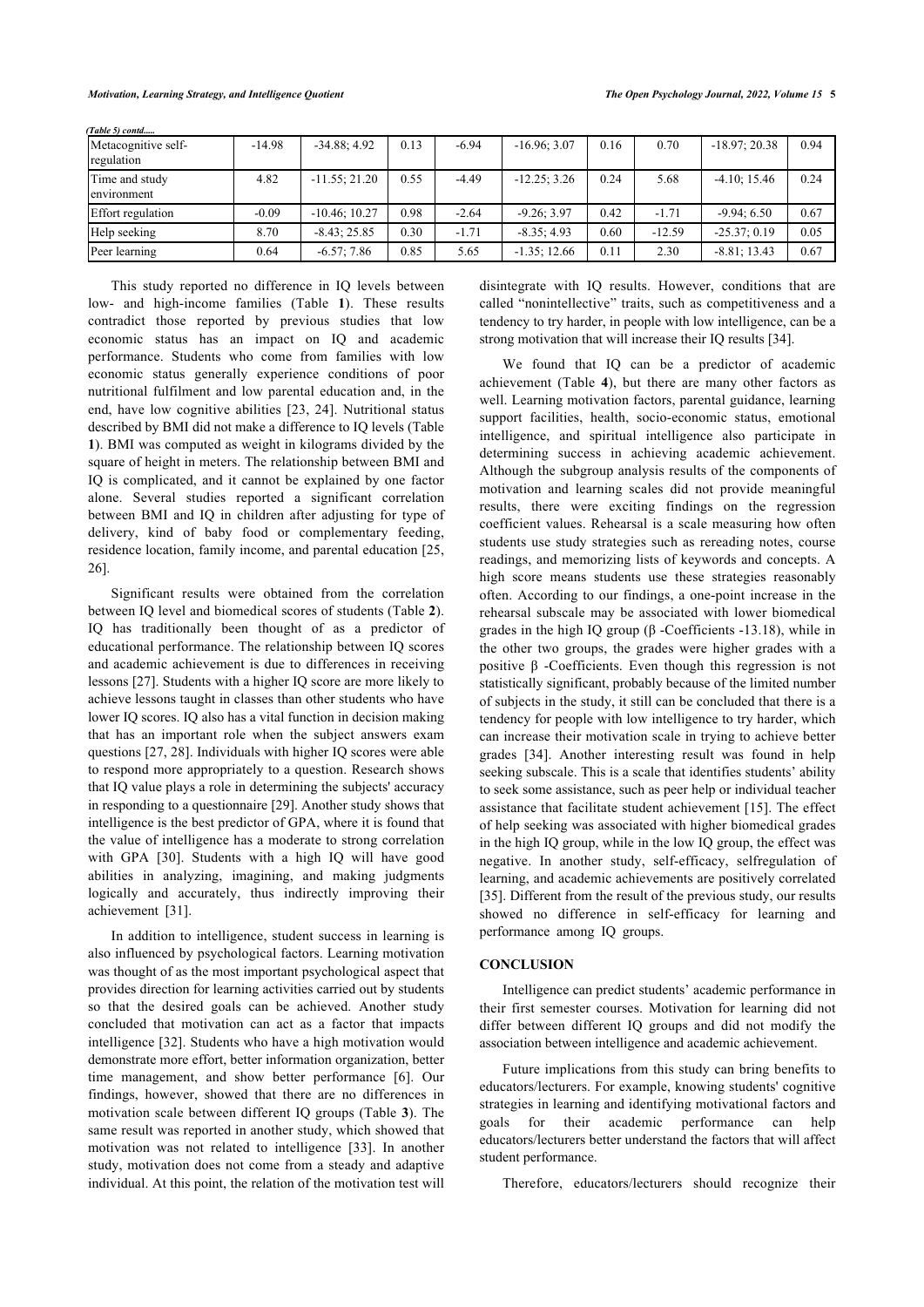students' motivations, internal or external motivations, and overall learning strategies and encourage them to learn to achieve better academic performances.

# <span id="page-5-5"></span>**ETHICS APPROVAL AND CONSENT TO PARTI-CIPATE**

<span id="page-5-7"></span><span id="page-5-6"></span>This study was approved by the Health Medical Research Ethics Committee of the Faculty of Medicine and Health Science, University of Muhammadiyah Makassar (Makassar, Indonesia), with registration number 056/UM.PKE/IX/40/2019 on October 31, 2019.

### <span id="page-5-9"></span><span id="page-5-8"></span>**HUMAN AND ANIMAL RIGHTS**

<span id="page-5-10"></span>No animals were used at any stage of this research. All research procedures involving humans were performed in accordance with the ethical standards of the responsible institutional and/or national research committee on human experimentation and with the 1975 Helsinki Declaration and its later amendments or comparable ethical standards.

### <span id="page-5-11"></span>**CONSENT FOR PUBLICATION**

<span id="page-5-12"></span>The participants participated voluntarily and have given their individual consent to participate on an informed consent form.

### <span id="page-5-13"></span>**STANDARDS OF REPORTING**

STROBE guidelines have been followed.

### <span id="page-5-14"></span>**AVAILABILITY OF DATA AND MATERIALS**

<span id="page-5-15"></span>Data supporting the finding of the article are available in the Zenodo Repository at zenodo.org, with reference number <https://doi.org/10.5281/zenodo.5720946> .

#### <span id="page-5-16"></span>**FUNDING**

None.

### <span id="page-5-18"></span><span id="page-5-17"></span>**CONFLICT OF INTEREST**

The authors have no conflicts of interest to declare.

### <span id="page-5-19"></span>**ACKNOWLEDGEMENTS**

<span id="page-5-20"></span>The authors would like to thank the students of the Faculty of Medicine, the University of Muhammadiyah Makassar, for their consent to participate in this research.

### <span id="page-5-21"></span><span id="page-5-0"></span>**REFERENCES**

- [1] Baron IS, Leonberger KA. Assessment of intelligence in the preschool period. Neuropsychol Rev 2012; 22(4): 334-44. [\[http://dx.doi.org/10.1007/s11065-012-9215-0](http://dx.doi.org/10.1007/s11065-012-9215-0)] [PMID: [23054100\]](http://www.ncbi.nlm.nih.gov/pubmed/23054100)
- <span id="page-5-22"></span><span id="page-5-1"></span>[2] Chang BJ. Problem-based learning in medical school: A student's perspective. Ann Med Surg (Lond) 2016; 12: 88-9.
- <span id="page-5-23"></span><span id="page-5-2"></span>[\[http://dx.doi.org/10.1016/j.amsu.2016.11.011](http://dx.doi.org/10.1016/j.amsu.2016.11.011)] [PMID: [27942381](http://www.ncbi.nlm.nih.gov/pubmed/27942381)] [3] Jalili A, Hejazi M, Fomani GE, Morovvati Z. The correlation between IQ with educational performance and problem solving mediation. J Heal Promot Manag 2018; 7(1): 1-8. [\[http://dx.doi.org/10.21859/jhpm-08011\]](http://dx.doi.org/10.21859/jhpm-08011)
- <span id="page-5-24"></span><span id="page-5-3"></span>[4] Fong CJ, Davis CW, Kim Y, Kim YW, Marriott L, Kim S. Psychosocial factors and community college student success: A metaanalytic investigation. Rev Educ Res 2016; 87(2): 388-424. [\[http://dx.doi.org/10.3102/0034654316653479](http://dx.doi.org/10.3102/0034654316653479)]
- <span id="page-5-4"></span>[5] D'Antoni AV, Zipp GP, Olson VG. Interrater reliability of the mind

map assessment rubric in a cohort of medical students. BMC Med Educ 2009; 9(1): 19.

[\[http://dx.doi.org/10.1186/1472-6920-9-19\]](http://dx.doi.org/10.1186/1472-6920-9-19) [PMID: [19400964\]](http://www.ncbi.nlm.nih.gov/pubmed/19400964)

- [6] Mukhtar F, Muis K, Elizov M. Relations between psychological needs satisfaction, motivation, and self-regulated learning strategies in medical residents: A cross-sectional study. MedEdPublish 2018; 7: 87. [\[http://dx.doi.org/10.15694/mep.2018.0000087.1](http://dx.doi.org/10.15694/mep.2018.0000087.1)]
- [7] Posner MI, Snyder CR, Solso R. Attention and cognitive control Cogn Psychol Key readings 2004; 205.
- [8] Rothkirch M, Schmack K, Deserno L, Darmohray D, Sterzer P. Attentional modulation of reward processing in the human brain. Hum Brain Mapp 2014; 35(7): 3036-51. [\[http://dx.doi.org/10.1002/hbm.22383](http://dx.doi.org/10.1002/hbm.22383)] [PMID: [24307490\]](http://www.ncbi.nlm.nih.gov/pubmed/24307490)
- [9] Daw ND, Shohamy D. The cognitive neuroscience of motivation and learning. Soc Cogn 2008; 26(5): 593-620.
- [\[http://dx.doi.org/10.1521/soco.2008.26.5.593](http://dx.doi.org/10.1521/soco.2008.26.5.593)]
- [10] Ilo E, Onyejesi C. Relationship between intelligence quotient, academic motivation and academic performance in secondary school students. J Sci Res Rep 2021; 27(1): 71-9. [\[http://dx.doi.org/10.9734/jsrr/2021/v27i730413](http://dx.doi.org/10.9734/jsrr/2021/v27i730413)]
- [11] Moenikia M, Zahed-Babelan A. A study of simple and multiple relations between mathematics attitude, academic motivation and intelligence quotient with mathematics achievement. Procedia Soc Behav Sci 2010; 2(2): 1537-42. [\[http://dx.doi.org/10.1016/j.sbspro.2010.03.231](http://dx.doi.org/10.1016/j.sbspro.2010.03.231)]
- [12] Duncan TG, McKeachie WJ. The making of the motivated strategies for learning questionnaire. Educ Psychol 2005; 40(2): 117-28. [\[http://dx.doi.org/10.1207/s15326985ep4002\\_6\]](http://dx.doi.org/10.1207/s15326985ep4002_6)
- [13] Garcia T, Pintrich PR. Assessing students' motivation and learning strategies in the classroom context: The motivated strategies for learning questionnaire bt - alternatives in assessment of achievements, learning processes and prior knowledge. Dordrecht: Springer Netherlands 1996; pp. 319-39.
- [14] Sungur SC, Tekkaya C. Effects of problem-based learning and traditional instruction on self-regulated learning. J Educ Res 2006; 99(5): 307-20. [\[http://dx.doi.org/10.3200/JOER.99.5.307-320](http://dx.doi.org/10.3200/JOER.99.5.307-320)]
	-
- [15] Pintrich PRR, Smith D, Garcia T, McKeachie W. A manual for the use of the Motivated Strategies for Learning Questionnaire (MSLQ). Ann Arbor Michigan 2016. 48109, 1259-1991, doi: ED338122
- [16] Pintrich PR. A conceptual framework for assessing motivation and self-regulated learning in college students. Educ Psychol Rev 2004; 16(4): 385-407.

[\[http://dx.doi.org/10.1007/s10648-004-0006-x\]](http://dx.doi.org/10.1007/s10648-004-0006-x)

- [17] Arend BD. Course assessment practices and student learning strategies in online courses. Online Learn 2019; 11(4): 3-17. [\[http://dx.doi.org/10.24059/olj.v11i4.1712\]](http://dx.doi.org/10.24059/olj.v11i4.1712)
- [18] Cebesoy UB. Pre-service science teachers' perceptions of selfregulated learning in physics. Turkish J Educ 2013; 2(2): 4-15.
- [19] Benbow CP, Lubinski D, Shea DL, Eftekhari-Sanjani H. Sex differences in mathematical reasoning ability at age 13: Their status 20 years later. Psychol Sci 2000; 11(6): 474-80. [\[http://dx.doi.org/10.1111/1467-9280.00291](http://dx.doi.org/10.1111/1467-9280.00291)] [PMID: [11202492\]](http://www.ncbi.nlm.nih.gov/pubmed/11202492)
- [20] Leahey E, Guo G. Gender differences in mathematical trajectories. Soc Forces 2001; 80(2): 713-32.
- [\[http://dx.doi.org/10.1353/sof.2001.0102\]](http://dx.doi.org/10.1353/sof.2001.0102) [21] Rushton JP, Jensen AR. Race and IQ: A theory-based review of the research in richard nisbett intelligence and how to get it. Open Psychol J 2010; 3(1): 9-35.

[\[http://dx.doi.org/10.2174/1874350101003010009\]](http://dx.doi.org/10.2174/1874350101003010009)

- [22] Frangou S, Chitins X, Williams SCR. Mapping IQ and gray matter density in healthy young people. Neuroimage 2004; 23(3): 800-5. [\[http://dx.doi.org/10.1016/j.neuroimage.2004.05.027](http://dx.doi.org/10.1016/j.neuroimage.2004.05.027)] [PMID: [15528081\]](http://www.ncbi.nlm.nih.gov/pubmed/15528081)
- [23] Akubuilo UC, Iloh KK, Onu JU, Ayuk AC, Ubesie AC, Ikefuna AN. Academic performance and intelligence quotient of primary school children in Enugu. Pan Afr Med J 2020; 36: 129. [\[http://dx.doi.org/10.11604/pamj.2020.36.129.22901\]](http://dx.doi.org/10.11604/pamj.2020.36.129.22901) [PMID: [32849984\]](http://www.ncbi.nlm.nih.gov/pubmed/32849984)
- [24] Adedeji I, John C, Okolo S, Ebonyi A, Abdu H, Bashir M. Malnutrition and the intelligence quotient of primary school pupils in jos, Nigeria. Br J Med Med Res 2017; 21(2): 1-13. [\[http://dx.doi.org/10.9734/BJMMR/2017/32504](http://dx.doi.org/10.9734/BJMMR/2017/32504)]
- [25] Tabriz AA, Sohrabi MR, Parsay S, *et al.* Relation of intelligence quotient and body mass index in preschool children: A communitybased cross-sectional study. Nutr Diabetes 2015; 5(8): e176-6. [\[http://dx.doi.org/10.1038/nutd.2015.27](http://dx.doi.org/10.1038/nutd.2015.27)] [PMID: [26258767](http://www.ncbi.nlm.nih.gov/pubmed/26258767)]